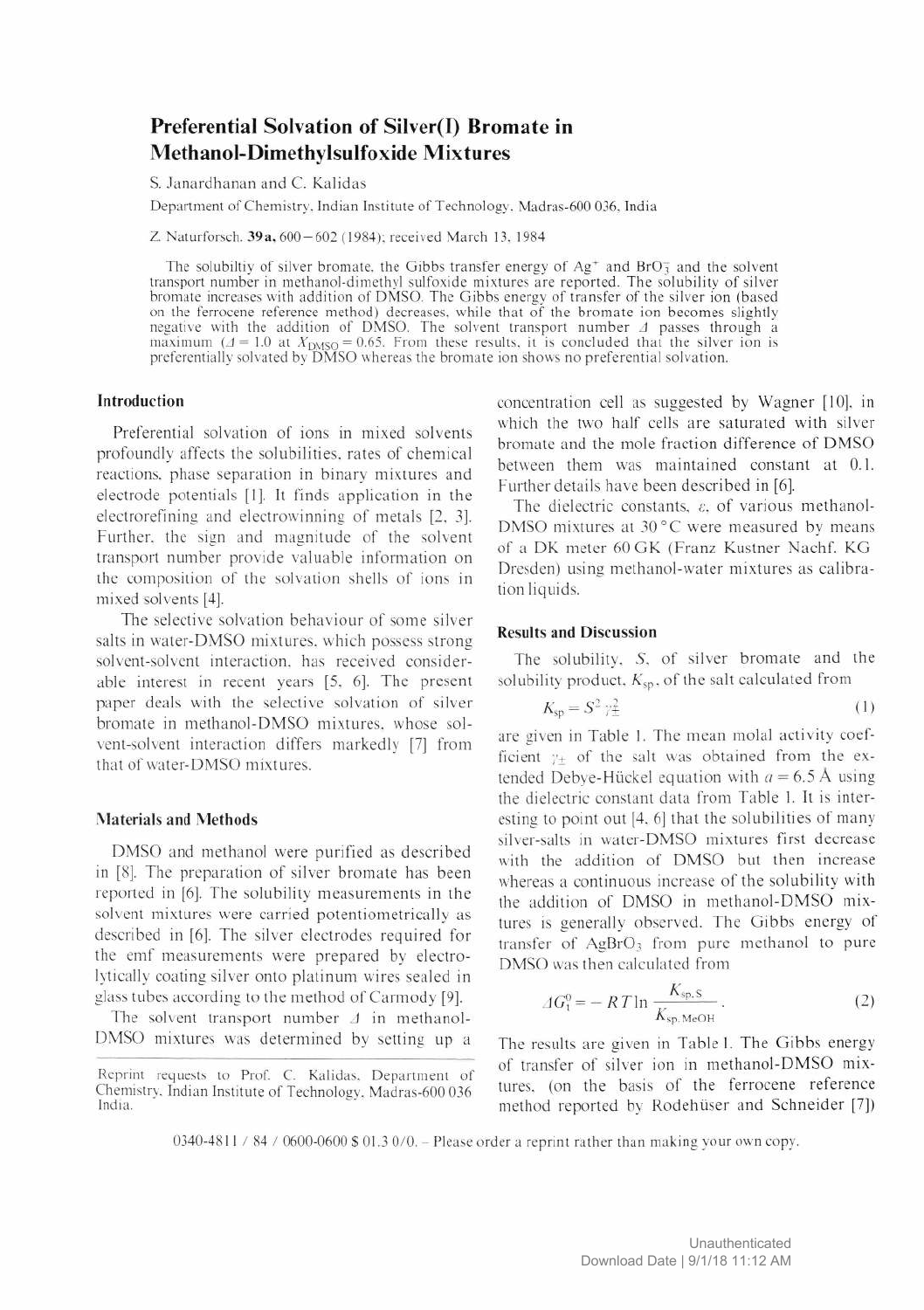|                                     | Table I. Dielectric constant $\varepsilon$ of methanol-DMSO mixtures, solubilities S and transfer energies <sup>a</sup> of the salt and the silver |  |  |  |
|-------------------------------------|----------------------------------------------------------------------------------------------------------------------------------------------------|--|--|--|
| and bromate ions at $30^{\circ}$ C. |                                                                                                                                                    |  |  |  |
|                                     |                                                                                                                                                    |  |  |  |

| Mole fraction<br>of DMSO                                             | $\mathcal{E}$ | $S \times 10^2$ /mol kg <sup>-1 a</sup> | $AG_{1}^{0}(AgB_{1}O_{3})$<br>$kcal$ mol <sup>-1</sup> | $\frac{\Delta G_{1(Ag^+)}^0}{\text{kcal mol}^{-1}}$ | $\Delta G_{\rm t(BrO3)}^{0}/$<br>$k$ cal mol $^{-1}$ |
|----------------------------------------------------------------------|---------------|-----------------------------------------|--------------------------------------------------------|-----------------------------------------------------|------------------------------------------------------|
| $\begin{array}{c} 0.0 \\ 0.1 \end{array}$                            | 31.80         | 0.005                                   | 0.0                                                    | 0.00                                                | 0.00                                                 |
|                                                                      | 35.75         | 0.024                                   | $-1.86$                                                | $-1.15$                                             | $-0.71$                                              |
|                                                                      | 38.80         | 0.079                                   | $-3.26$                                                | $-2.42$                                             | $-0.84$                                              |
|                                                                      | 41.60         | 0.186                                   | $-4.26$                                                | $-3.50$                                             | $-0.76$                                              |
| $0.2$<br>0.3<br>0.4<br>0.5<br>0.6<br>0.5<br>0.6<br>0.7<br>0.8<br>0.9 | 44.00         | 0.362                                   | $-5.03$                                                | $-4.50$                                             | $-0.53$                                              |
|                                                                      | 45.20         | 0.640                                   | $-5.68$                                                | $-5.25$                                             | $-0.43$                                              |
|                                                                      | 46.01         | 1.00                                    | $-6.18$                                                | $-5.88$                                             | $-0.30$                                              |
|                                                                      | 46.45         | 1.54                                    | $-6.66$                                                | $-6.35$                                             | $-0.31$                                              |
|                                                                      | 46.60         | 2.20                                    | $-7.05$                                                | $-6.69$                                             | $-0.36$                                              |
|                                                                      | 46.45         | 3.03                                    | $-7.40$                                                | $-7.00$                                             | $-0.40$                                              |
| 1.0                                                                  | 46.00         | 3.79                                    | $-7.64$                                                | $-7.26$                                             | $-0.38$                                              |

<sup>a</sup>  $AG<sup>0</sup>$  values accurate to  $\pm$  0.05 kcal/mol.

and the transfer energy of the anion in these mixtures calculated from

$$
\Delta G_{t(\text{AgBrO}_3)}^0 = \Delta G_{t(\text{Ag}^+)}^0 + \Delta G_{t(\text{BrO}_3^-)}^0 \tag{3}
$$

are also given in Table 1.

The Gibbs energy of transfer of  $AgBrO<sub>3</sub>$  (Table 1) continuously decreases from methanol to DMSO. The transfer energy of the bromate ion in slightly negative less than 0.5 kcal/mol beyond  $X_{\text{DMSO}} = 0.4$ ) at all solvent compositions and thus appears to be not preferentially solvated by methanol or DMSO. The Gibbs transfer energy of the silver ion, however, continuously decreases with the addition of DMSO indicating that it is selectively solvated by DMSO in these mixtures.

#### Solvent Transport Number Measurements

The EMF data of the Wagner cell [10] in these mixtures and the solvent transport numbers calculated from these data using the relation

$$
E = -\frac{RT}{F} \left( \frac{X_5^{\prime\prime} - X_5^{\prime}}{X_5 (1 - X_5)} \right) \varDelta \left( 1 + \frac{\partial \ln f_s}{\partial \ln x_s} \right) \tag{4}
$$

where  $X_S = \frac{1}{2} (X_S'' + X_S')$  (S = DMSO in the present case), are given in Table 2. The activity coefficient term in (4) accounts for the non-ideal behaviour of the solvent mixtures, and  $X''_S - X'_S = 0.1$  was maintained throughout. The  $\Delta$  values are positive throughout with a maximum value of 1.0 around  $X_{\text{DMSO}}=0.65$ , indicating that a net increase of 1.0 mole of DMSO per Faraday (relative to the mean molar velocity of the solvent mixture as reference) occurs in the cathode compartment when solutions of the salt are electrolysed at the given composition

Table 2. EMF data and solvent transport number,  $\Lambda$ , of DMSO for silver bromate in methanol-DMSO mixtures at 30 °C.

| Mol. fraction<br>of DMSO | $-E/mVa$ |                 |
|--------------------------|----------|-----------------|
| 0.05                     | 7.0      | $0.25 \pm 0.04$ |
| 0.15                     | 10.5     | $0.43 \pm 0.04$ |
| 0.25                     | 11.5     | $0.51 \pm 0.05$ |
| 0.35                     | 12.0     | $0.62 \pm 0.05$ |
| 0.45                     | 15.0     | $0.83 + 0.04$   |
| 0.55                     | 15.5     | $0.90 \pm 0.06$ |
| 0.65                     | 17.0     | $1.00 \pm 0.06$ |
| 0.75                     | 17.0     | $0.92 \pm 0.05$ |
| 0.85                     | 11.0     | $0.33 \pm 0.03$ |
| 0.95                     | 8.5      | $0.39 \pm 0.04$ |

<sup>a</sup> EMF values accurate to  $\pm$  1 mV.

of the solvent mixture. The solvent transport number of DMSO is related to the partial solvation numbers of cation and anion and the ionic transference numbers [11]:

$$
A = A_{+} - A_{-},
$$
  
\n
$$
A_{+} = (X_{\text{M}} n_{\text{D}}^{+} - X_{\text{D}} n_{\text{M}}^{+}) t_{+},
$$
  
\n
$$
A_{-} = (X_{\text{M}} n_{\text{D}}^{-} - X_{\text{D}} n_{\text{M}}^{-}) t_{-},
$$
\n(5)

where the  $X$ 's refer to the mole fractions of the two solvent components and the  $n$ 's refer to the partial solvation numbers of  $Ag<sup>+</sup>$  and anion by the solvents indicated by the subscripts.  $A_+$  and  $A_-$  are the solvent transport numbers due to the cation and anion. In the present case, the anionic contribution to the solvent transport, i.e.  $\Delta_{-}$ , appears to be negligible in view of the fact that  $AG<sup>0</sup><sub>t(BrO<sub>3</sub>)</sub> \approx 0$ , and thus the considerable positive  $\Delta$  values observed in this case are entirely due to the transport of DMSO towards the cathode by the silver ion.